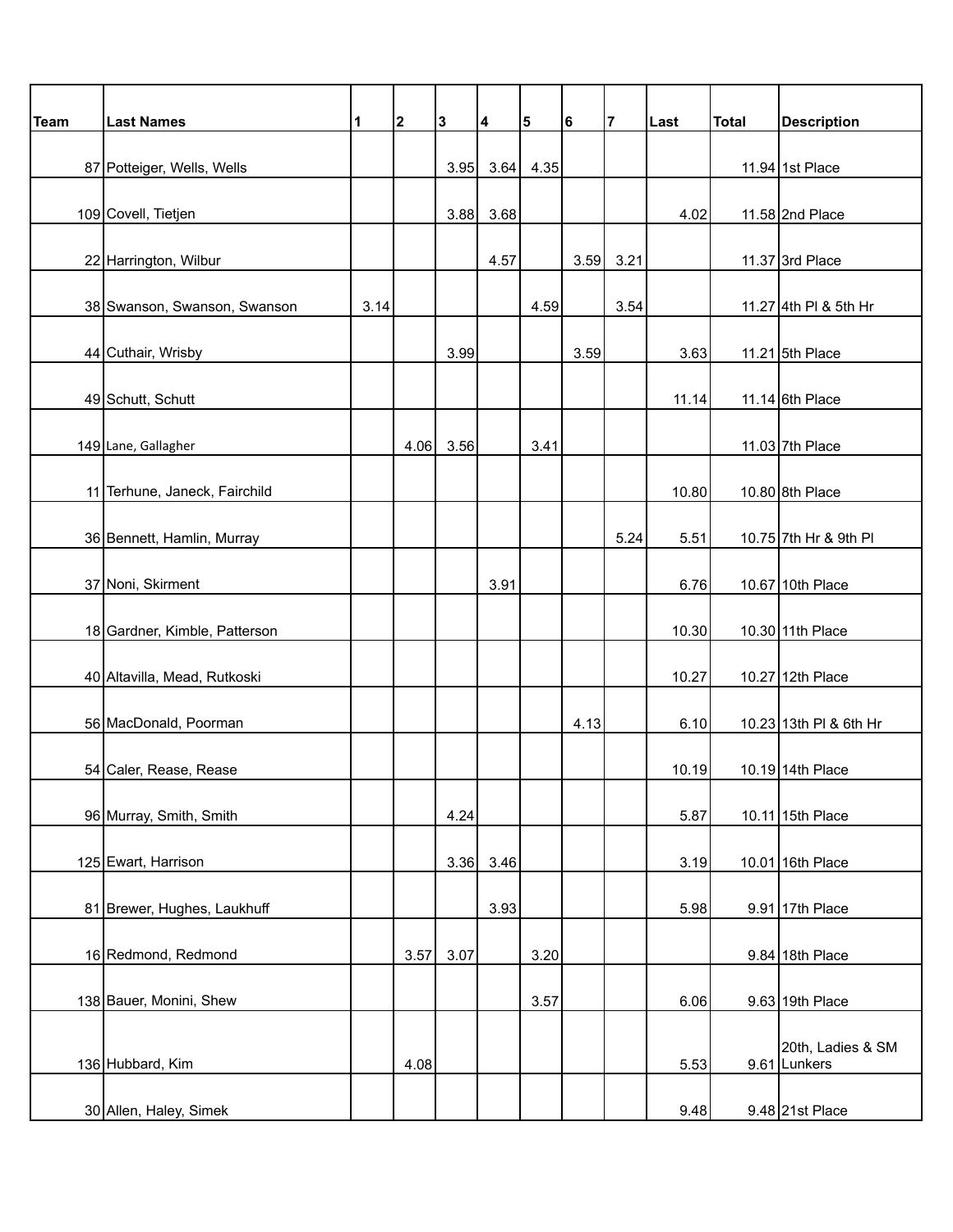| <b>Team</b> | <b>Last Names</b>                 | 1    | 2    | 3    | 4    | 5    | 6    | $\overline{\mathbf{r}}$ | Last | <b>Total</b> | <b>Description</b> |
|-------------|-----------------------------------|------|------|------|------|------|------|-------------------------|------|--------------|--------------------|
|             |                                   |      |      |      |      |      |      |                         |      |              |                    |
|             | 97 Coates, VanNederynen           |      |      |      |      |      |      |                         | 9.40 | 9.40         |                    |
|             |                                   |      |      |      |      |      |      |                         |      |              |                    |
|             | 105 Mierek, Smith                 |      |      |      |      |      |      |                         | 9.34 | 9.34         |                    |
|             | 100 Monica, Monica, Monica        |      |      |      |      |      |      |                         | 9.30 | 9.30         |                    |
|             |                                   |      |      |      |      |      |      |                         |      |              |                    |
|             | 50 Frey, Heller, Ladle            |      |      |      |      |      |      |                         | 9.22 | 9.22         |                    |
|             | 129 Decker, Jaworski              |      |      | 3.10 |      |      |      |                         | 5.95 | 9.05         |                    |
|             |                                   |      |      |      |      |      |      |                         |      |              |                    |
|             | 126 O'Hora, Boyd                  |      |      |      |      |      |      |                         | 8.91 | 8.91         |                    |
|             | 119 Conger, Conger, Downy         |      |      |      |      |      |      |                         |      | 8.78         |                    |
|             |                                   |      |      |      |      |      |      |                         | 8.78 |              |                    |
|             | 131 Skipper, Skipper              |      |      |      |      |      |      |                         | 8.78 | 8.78         |                    |
|             |                                   |      |      |      |      |      |      |                         |      |              |                    |
|             | 5 Boyce, Warczok                  | 2.54 | 4.11 |      |      |      |      |                         | 2.12 |              | $8.77$ 2nd Hour    |
|             | 123 Thompson, Primeau             |      |      |      |      |      |      |                         | 8.74 | 8.74         |                    |
|             | 78 Evancho, Rose, Veet            |      |      |      |      |      |      |                         | 8.56 | 8.56         |                    |
|             |                                   |      |      |      |      |      |      |                         |      |              |                    |
|             | 132 Rathbun                       |      |      |      |      |      | 3.27 | 3.37                    | 1.91 | 8.55         |                    |
|             | 127 Dousharm, Dousharm, Kent      |      |      |      |      |      |      |                         | 8.41 | 8.41         |                    |
|             |                                   |      |      |      |      |      |      |                         |      |              |                    |
|             | 42 Anderson, Anderson, Houppert   |      |      |      |      |      |      |                         | 8.38 | 8.38         |                    |
|             | 2 Ferri, Ferri, Nasello           |      |      |      |      |      |      |                         | 8.34 | 8.34         |                    |
|             |                                   |      |      |      |      |      |      |                         |      |              |                    |
|             | 130 Burchell, Moore, Oakes        |      |      |      |      | 2.27 | 3.63 |                         | 2.37 | 8.27         |                    |
|             | 10 Conklin, Harrington            |      |      |      |      |      |      |                         | 8.26 | 8.26         |                    |
|             |                                   |      |      |      |      |      |      |                         |      |              |                    |
|             | 143 Simonds, Spaulding, Spaulding |      |      | 5.42 | 2.79 |      |      |                         |      |              | 8.21 3rd Hr & Day  |
|             | 41 Probst, Zinck, Zinck           |      |      |      |      |      |      |                         | 8.18 | 8.18         |                    |
|             |                                   |      |      |      |      |      |      |                         |      |              |                    |
|             | 146 Kuziak, Kuziak, Mason         |      |      |      |      |      |      |                         | 8.18 | 8.18         |                    |
|             | 140 Sawanec, Tormey               |      |      |      |      |      |      |                         | 8.16 | 8.16         |                    |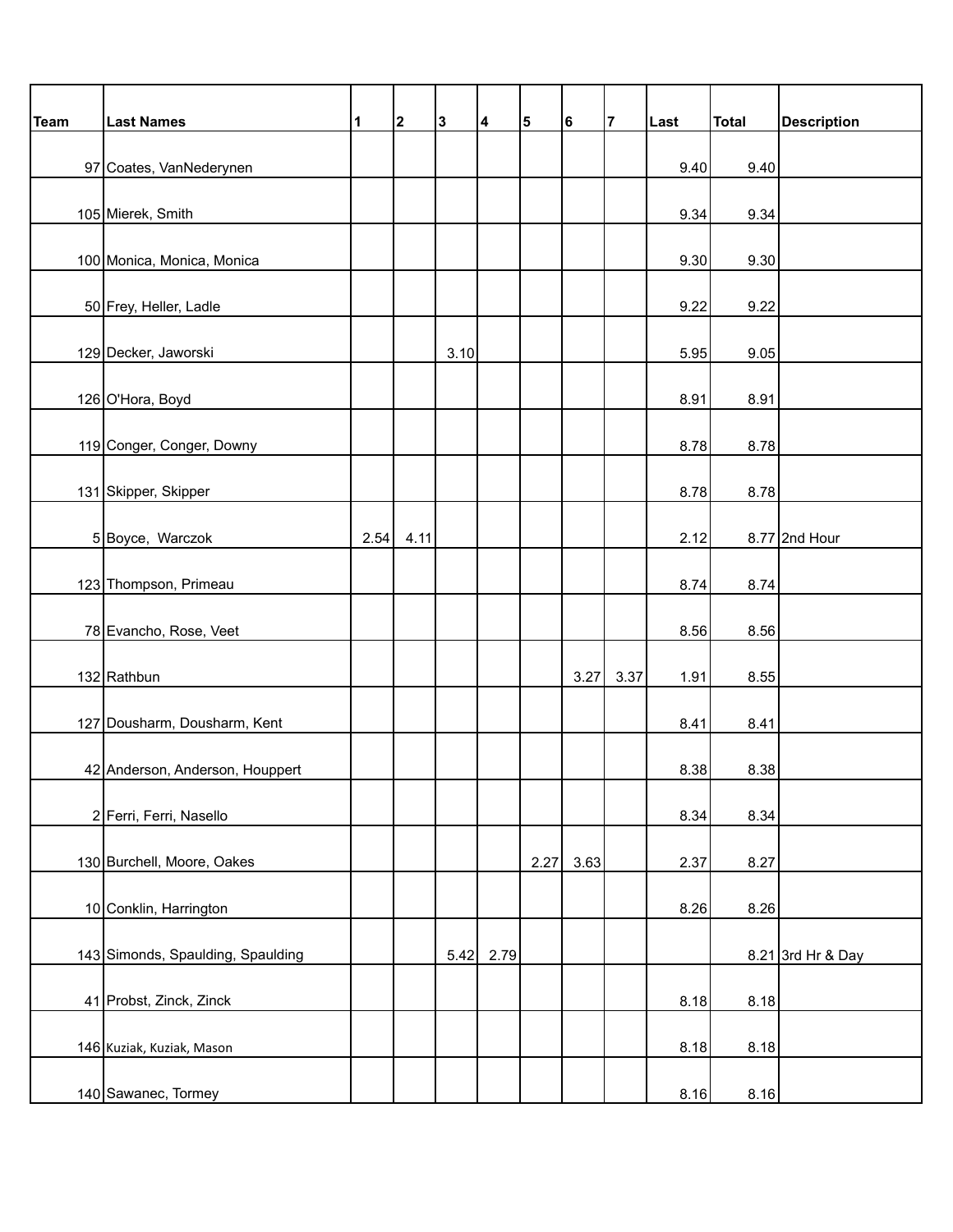| Team | <b>Last Names</b>                  | 1 | $\overline{\mathbf{2}}$ | 3    | 4    | 5    | 6    | $\overline{7}$ | Last | Total | <b>Description</b> |
|------|------------------------------------|---|-------------------------|------|------|------|------|----------------|------|-------|--------------------|
|      |                                    |   |                         |      |      |      |      |                |      |       |                    |
|      | 144 Arnold, Arnold                 |   | 2.90                    |      |      |      | 3.02 | 2.19           |      | 8.11  |                    |
|      | 111 DeNardi, DeNardi, Chipolis     |   |                         |      | 3.75 | 2.10 | 2.25 |                |      | 8.10  |                    |
|      | 6 Chartier, Niggli, Sykes          |   |                         |      |      |      |      |                | 8.07 |       |                    |
|      |                                    |   |                         |      |      |      |      |                |      | 8.07  |                    |
|      | 141 Alguire, Munk, Vaadi           |   |                         | 2.73 | 2.46 | 2.70 |      |                |      | 7.89  |                    |
|      | 114 Ford, Ford                     |   |                         |      |      |      |      |                | 7.83 | 7.83  |                    |
|      | 116 Hammon, Steinbrickner          |   |                         |      |      |      |      |                | 7.81 | 7.81  |                    |
|      | 21 Springman, Springman, Springman |   |                         |      |      |      |      |                | 7.75 | 7.75  |                    |
|      | 27 Telesca, VanNederynan           |   |                         |      |      |      |      |                | 7.70 | 7.70  |                    |
|      | 20 Adams, McKerrow                 |   |                         |      |      |      |      |                | 7.59 | 7.59  |                    |
|      | 12 Boicourt, Boicourt              |   |                         | 2.77 | 2.39 | 2.35 |      |                |      | 7.51  |                    |
|      | 57 Doucette, Griesmyer             |   |                         |      |      |      |      |                | 7.51 | 7.51  |                    |
|      | 3 Gonyeau, Urban                   |   |                         |      |      |      |      |                | 7.50 | 7.50  |                    |
|      | 51 Cheney, Kinlen                  |   | 3.06                    |      |      |      |      |                | 4.27 | 7.33  |                    |
|      | 65 Barnes, Repman, Repman          |   |                         |      |      |      |      |                | 7.31 | 7.31  |                    |
|      | 113 Fitchette, Vaadi               |   |                         |      |      |      |      |                | 7.05 | 7.05  |                    |
|      | 135 Herritt, McCollum              |   |                         |      |      |      |      |                | 6.98 | 6.98  |                    |
|      |                                    |   |                         |      |      |      |      |                |      |       |                    |
|      | 86 Fargnoli, Race                  |   |                         |      |      |      | 3.74 | 3.22           |      | 6.96  |                    |
|      | 137 Connor, Connor, Church         |   |                         |      |      |      |      |                | 6.76 | 6.76  |                    |
|      | 33 Bell, Peck                      |   |                         | 3.30 | 3.42 |      |      |                |      | 6.72  |                    |
|      | 133 Mogensen, White                |   |                         |      |      |      |      | 4.39           | 2.31 | 6.70  |                    |
|      | 19 LaMoreaux, LaMoreaux, VonNeida  |   |                         |      |      |      |      |                | 6.65 | 6.65  |                    |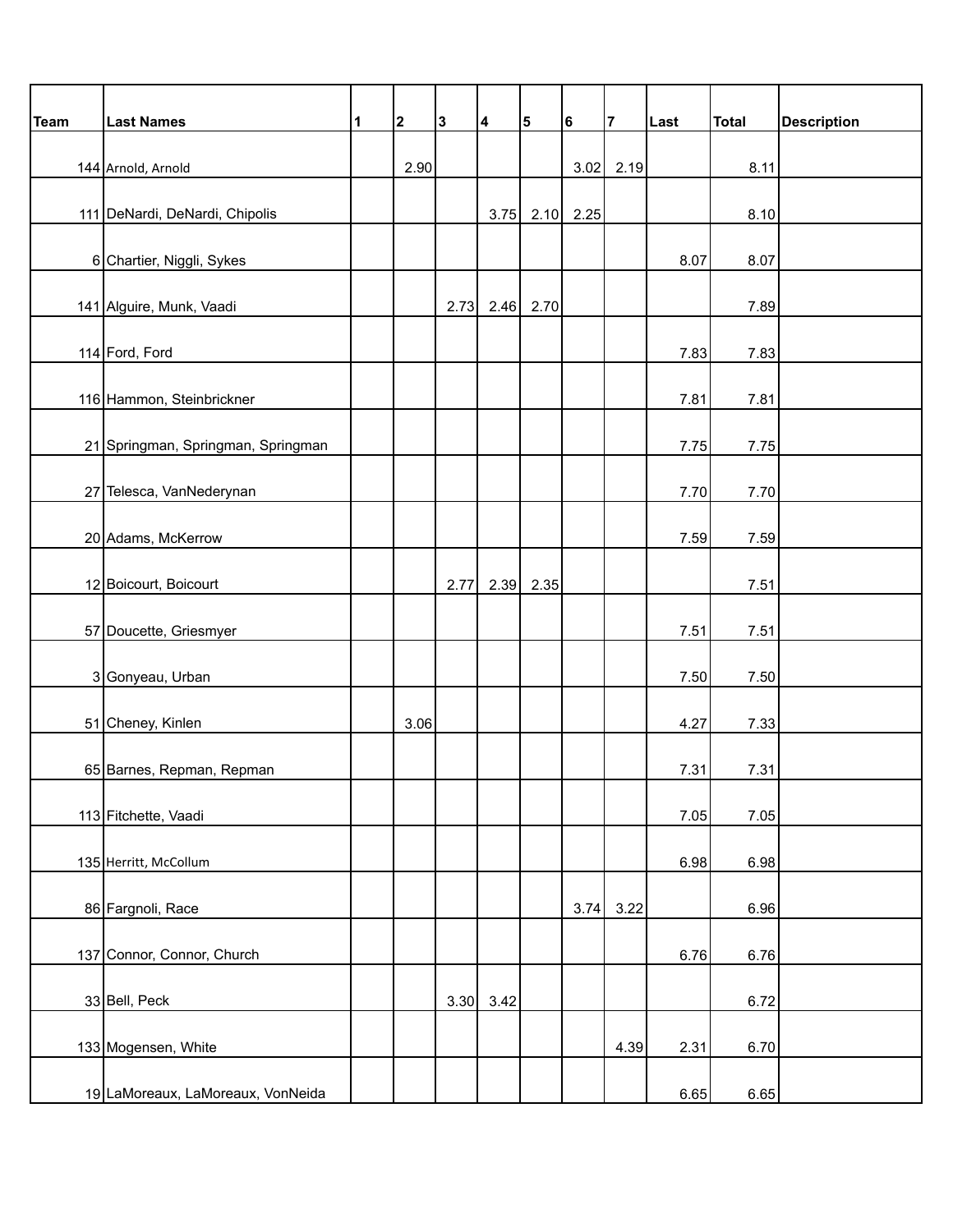| Team | <b>Last Names</b>                | $\vert$ 1 | $\overline{\mathbf{2}}$ | 3    | 4    | 5    | 6      | $\overline{7}$ | Last | Total | <b>Description</b> |
|------|----------------------------------|-----------|-------------------------|------|------|------|--------|----------------|------|-------|--------------------|
|      |                                  |           |                         |      |      |      |        |                |      |       |                    |
|      | 62 Turner, Turner, Drake         |           | 4.11                    |      |      |      | 2.49   |                |      |       | $6.60$ 2nd Hour    |
|      | 128 Fernald, Montross            |           |                         |      |      |      |        |                | 6.55 | 6.55  |                    |
|      |                                  |           |                         |      |      |      |        |                |      |       |                    |
|      | 43 Shiffler, Shiffler            |           | 4.00                    |      |      |      |        |                | 2.14 | 6.14  |                    |
|      | 48 Booth, Buckland, Thayer       |           |                         |      | 2.30 | 3.80 |        |                |      | 6.10  |                    |
|      |                                  |           |                         |      |      |      |        |                |      |       |                    |
|      | 58 Bator, Narolis, Secor         |           |                         |      |      |      | 3.34   | 2.49           |      | 5.83  |                    |
|      | 110 Piersall, Skinner, Wolfe     |           |                         |      |      |      |        |                | 5.81 | 5.81  |                    |
|      |                                  |           |                         |      |      |      |        |                |      |       |                    |
|      | 52 Matthews, Matthews, Narolis   |           |                         |      |      |      |        |                | 5.23 | 5.23  |                    |
|      | 47 Booth, Gates                  |           |                         |      |      |      |        |                | 4.98 | 4.98  |                    |
|      |                                  |           |                         |      |      |      |        |                |      |       |                    |
|      | 115 Hammon, Steinbrickner, Terry |           |                         |      |      |      |        |                | 4.91 | 4.91  |                    |
|      | 98 Deuel, Szabo                  |           |                         |      |      |      | 2.53   | 2.20           |      | 4.73  |                    |
|      |                                  |           |                         |      |      |      |        |                |      |       |                    |
|      | 74 Griesmyer, Evans              |           |                         |      | 4.68 |      |        |                |      |       | 4.68 4th Hour      |
|      | 59 Toti, Toti                    |           |                         | 3.75 |      |      |        |                |      | 3.75  |                    |
|      |                                  |           |                         |      |      |      |        |                |      |       |                    |
|      | 35 Bovaird, Falvo                |           |                         |      | 3.63 |      |        |                |      | 3.63  |                    |
|      | 107 Wolfe, Wolfe                 |           |                         |      |      |      |        | 3.56           |      | 3.56  |                    |
|      |                                  |           |                         |      |      |      |        |                |      |       |                    |
|      | 121 Lumley, Lumley, Lumley       |           |                         |      |      |      | 3.46   |                |      | 3.46  |                    |
|      | 147 Havner, Ward                 |           |                         |      |      |      |        |                | 3.32 | 3.32  |                    |
|      |                                  |           |                         |      |      |      |        |                |      |       |                    |
|      | 79 Criss, Loughner               | 3.24      |                         |      |      |      |        |                |      |       | $3.24$ 1st Hour    |
|      | 8 Swinegar, Swinegar             |           |                         |      |      | 3.14 |        |                |      | 3.14  |                    |
|      |                                  |           |                         |      |      |      |        |                |      |       |                    |
|      | 29 Cullison, Toti                |           | 3.08                    |      |      |      |        |                |      | 3.08  |                    |
|      | 76 Brienzi, Garver, Rundt        |           |                         |      |      |      | 3.08   |                |      | 3.08  |                    |
|      |                                  |           |                         |      |      |      |        |                |      |       |                    |
|      | 1 Shannon                        |           |                         |      |      |      | $3.05$ |                |      | 3.05  |                    |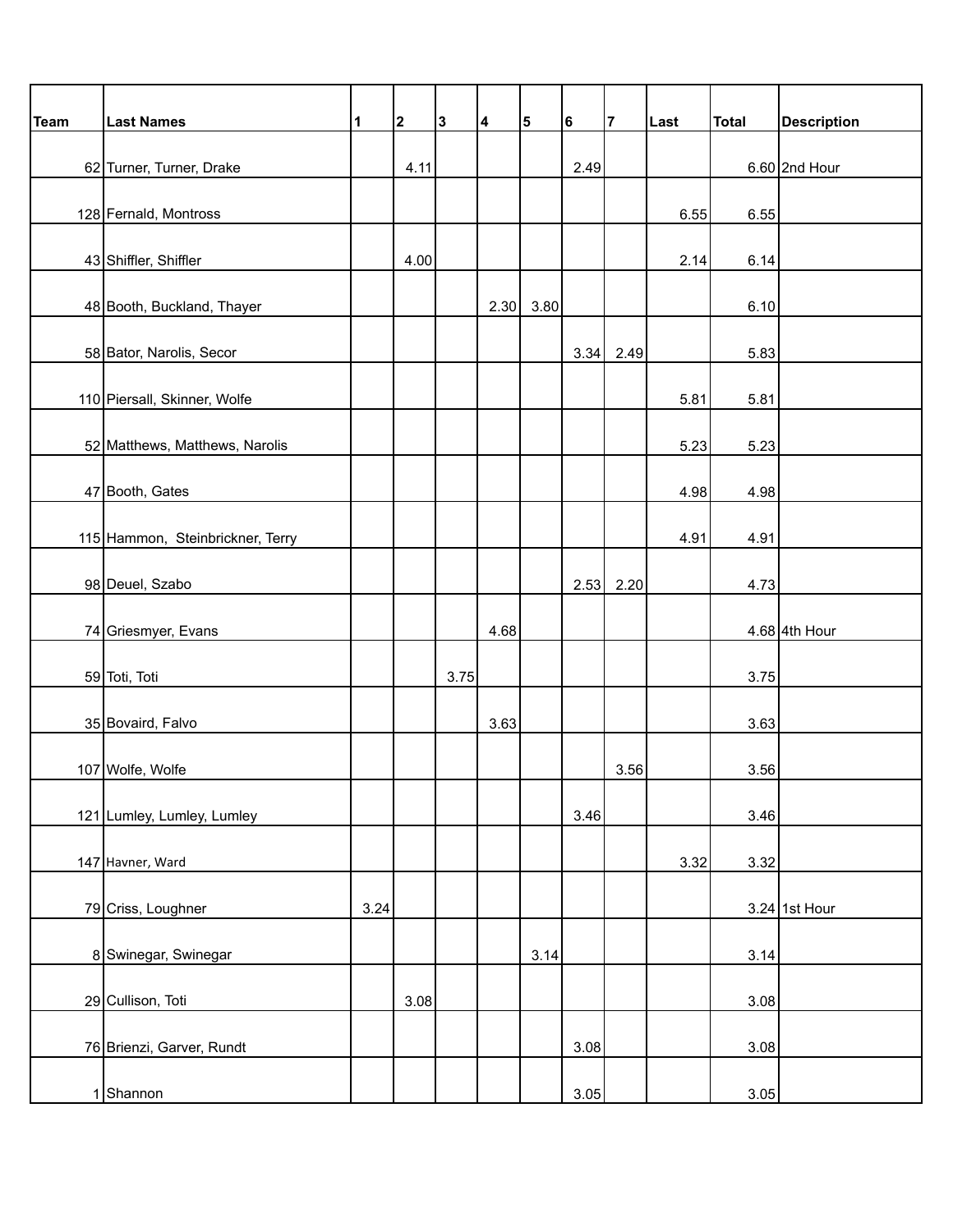| Team | <b>Last Names</b>             | 1 | 2 | 3 | 4 | 5    | 6    | 7 | Last | Total | <b>Description</b> |
|------|-------------------------------|---|---|---|---|------|------|---|------|-------|--------------------|
|      |                               |   |   |   |   |      |      |   |      |       |                    |
|      | 14 Kowalski, Suchnick         |   |   |   |   |      | 3.02 |   |      | 3.02  |                    |
|      | 103 Moffitt, Stahl, Zimmer    |   |   |   |   |      | 2.17 |   |      | 2.17  |                    |
|      |                               |   |   |   |   |      |      |   |      |       |                    |
|      | 73 Kalk, Zylinsky, Zylinsky   |   |   |   |   | 2.14 |      |   |      | 2.14  |                    |
|      | 4 Dotzol, Kozelsky            |   |   |   |   |      |      |   |      | 0.00  |                    |
|      | 7 Bryan, Neenan               |   |   |   |   |      |      |   |      | 0.00  |                    |
|      | 9 Knauss, Knauss              |   |   |   |   |      |      |   |      | 0.00  |                    |
|      | 13 Bernard                    |   |   |   |   |      |      |   |      | 0.00  |                    |
|      | 15 Derrenbacher, Derrenbacher |   |   |   |   |      |      |   |      | 0.00  |                    |
|      | 17 Perfetto, Perfetto         |   |   |   |   |      |      |   |      | 0.00  |                    |
|      | 23 Coup, Lutz, Showers        |   |   |   |   |      |      |   |      | 0.00  |                    |
|      | 24 Hartzell, Vernon           |   |   |   |   |      |      |   |      | 0.00  |                    |
|      | 25 Dishaw, Dishaw, Dishaw     |   |   |   |   |      |      |   |      | 0.00  |                    |
|      | 26 Emerson, Lown              |   |   |   |   |      |      |   |      | 0.00  |                    |
|      | 28 Booth, Booth, Booth        |   |   |   |   |      |      |   |      | 0.00  |                    |
|      | 31 Johnson, Ziarko            |   |   |   |   |      |      |   |      | 0.00  |                    |
|      | 32 MacDonald, MacDonald       |   |   |   |   |      |      |   |      | 0.00  |                    |
|      | 34 Peck, Peck                 |   |   |   |   |      |      |   |      | 0.00  |                    |
|      | 39 Mang, Mang                 |   |   |   |   |      |      |   |      | 0.00  |                    |
|      | 45 Raudabaugh, Shaffer        |   |   |   |   |      |      |   |      | 0.00  |                    |
|      | 46 Robinson, Wilson           |   |   |   |   |      |      |   |      | 0.00  |                    |
|      | 53 Smith, Smith               |   |   |   |   |      |      |   |      | 0.00  |                    |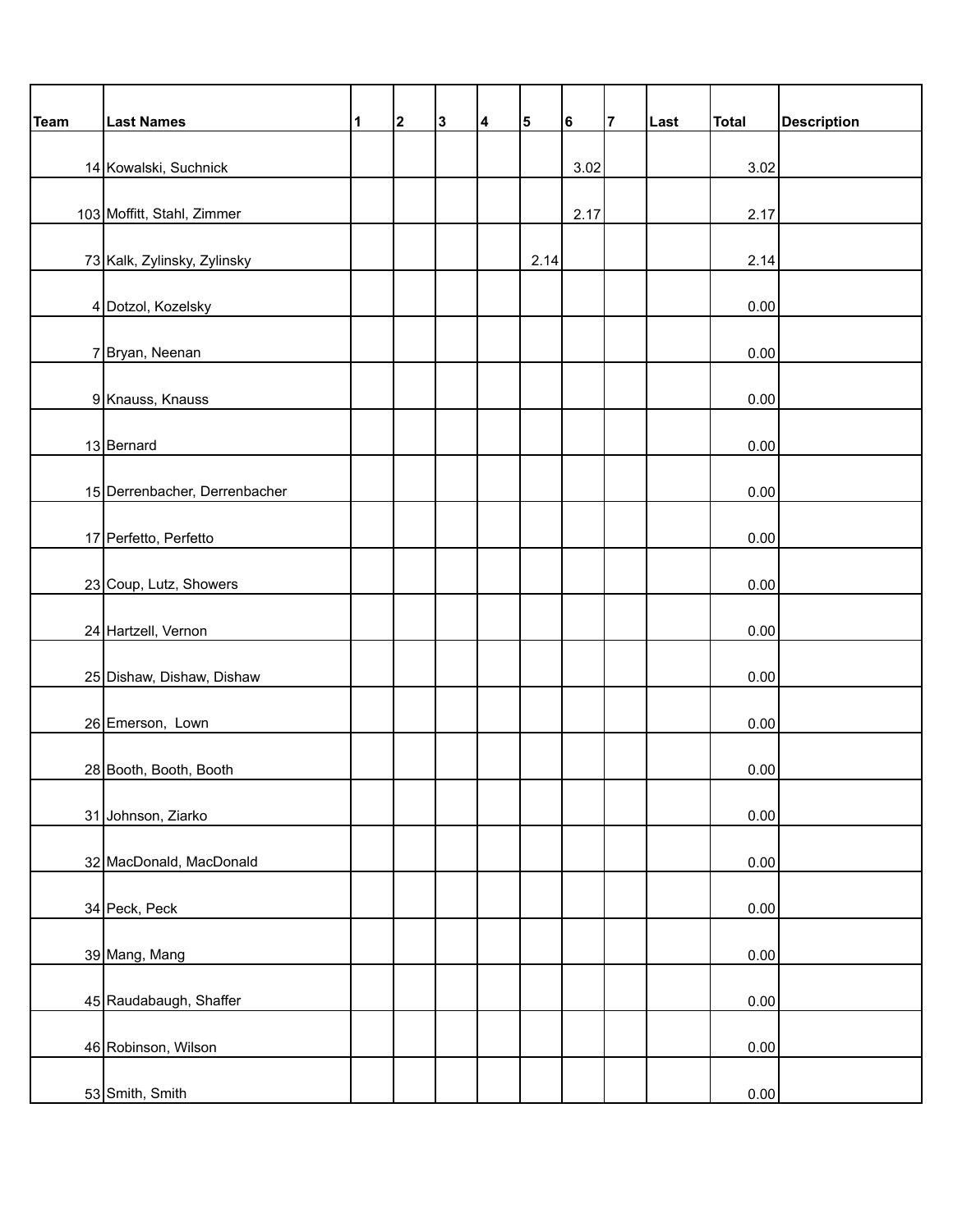| Team | <b>Last Names</b>                              | $\vert$ 1 | 2 | 3 | 4 | 5 | 6 | 7 | Last | Total | <b>Description</b> |
|------|------------------------------------------------|-----------|---|---|---|---|---|---|------|-------|--------------------|
|      |                                                |           |   |   |   |   |   |   |      |       |                    |
|      | 55 Buckmann, Buckmann                          |           |   |   |   |   |   |   |      | 0.00  |                    |
|      |                                                |           |   |   |   |   |   |   |      |       |                    |
|      | 60 Dehn, Dehn                                  |           |   |   |   |   |   |   |      | 0.00  |                    |
|      |                                                |           |   |   |   |   |   |   |      |       |                    |
|      | 61 Leuer                                       |           |   |   |   |   |   |   |      | 0.00  |                    |
|      | 63 Roach, Roach                                |           |   |   |   |   |   |   |      | 0.00  |                    |
|      |                                                |           |   |   |   |   |   |   |      |       |                    |
|      | 64 Pentycofe, Pentycofe                        |           |   |   |   |   |   |   |      | 0.00  |                    |
|      |                                                |           |   |   |   |   |   |   |      |       |                    |
|      | 66 Ash, Christie                               |           |   |   |   |   |   |   |      | 0.00  |                    |
|      | 67 Olmstead, Ott                               |           |   |   |   |   |   |   |      | 0.00  |                    |
|      |                                                |           |   |   |   |   |   |   |      |       |                    |
|      | 68 Davis, McKee                                |           |   |   |   |   |   |   |      | 0.00  |                    |
|      |                                                |           |   |   |   |   |   |   |      |       |                    |
|      | 69 Abbatiello                                  |           |   |   |   |   |   |   |      | 0.00  |                    |
|      | 70 Staie, Switzer                              |           |   |   |   |   |   |   |      | 0.00  |                    |
|      | VanNederynen, VanNederynen,<br>71 VanNederynen |           |   |   |   |   |   |   |      | 0.00  |                    |
|      | 72 Maccubbin, Maccubbin                        |           |   |   |   |   |   |   |      | 0.00  |                    |
|      |                                                |           |   |   |   |   |   |   |      |       |                    |
|      | 75 Reynolds, Robinson                          |           |   |   |   |   |   |   |      | 0.00  |                    |
|      |                                                |           |   |   |   |   |   |   |      |       |                    |
|      | 77 Feathers, Miller                            |           |   |   |   |   |   |   |      | 0.00  |                    |
|      | 80 LaClair, Parmer                             |           |   |   |   |   |   |   |      | 0.00  |                    |
|      |                                                |           |   |   |   |   |   |   |      |       |                    |
|      | 82 Douvlos, Littlejohn                         |           |   |   |   |   |   |   |      | 0.00  |                    |
|      |                                                |           |   |   |   |   |   |   |      |       |                    |
|      | 83 Gibbons, Gibbons                            |           |   |   |   |   |   |   |      | 0.00  |                    |
|      | 84 Wrubel, Wrubel                              |           |   |   |   |   |   |   |      | 0.00  |                    |
|      |                                                |           |   |   |   |   |   |   |      |       |                    |
|      | 85 Burns, Hoblitz, Peck                        |           |   |   |   |   |   |   |      | 0.00  |                    |
|      |                                                |           |   |   |   |   |   |   |      |       |                    |
|      | 88 Pentycofe, Pentycofe, Tyler                 |           |   |   |   |   |   |   |      | 0.00  |                    |
|      | 89 Evankovich, Trabold                         |           |   |   |   |   |   |   |      | 0.00  |                    |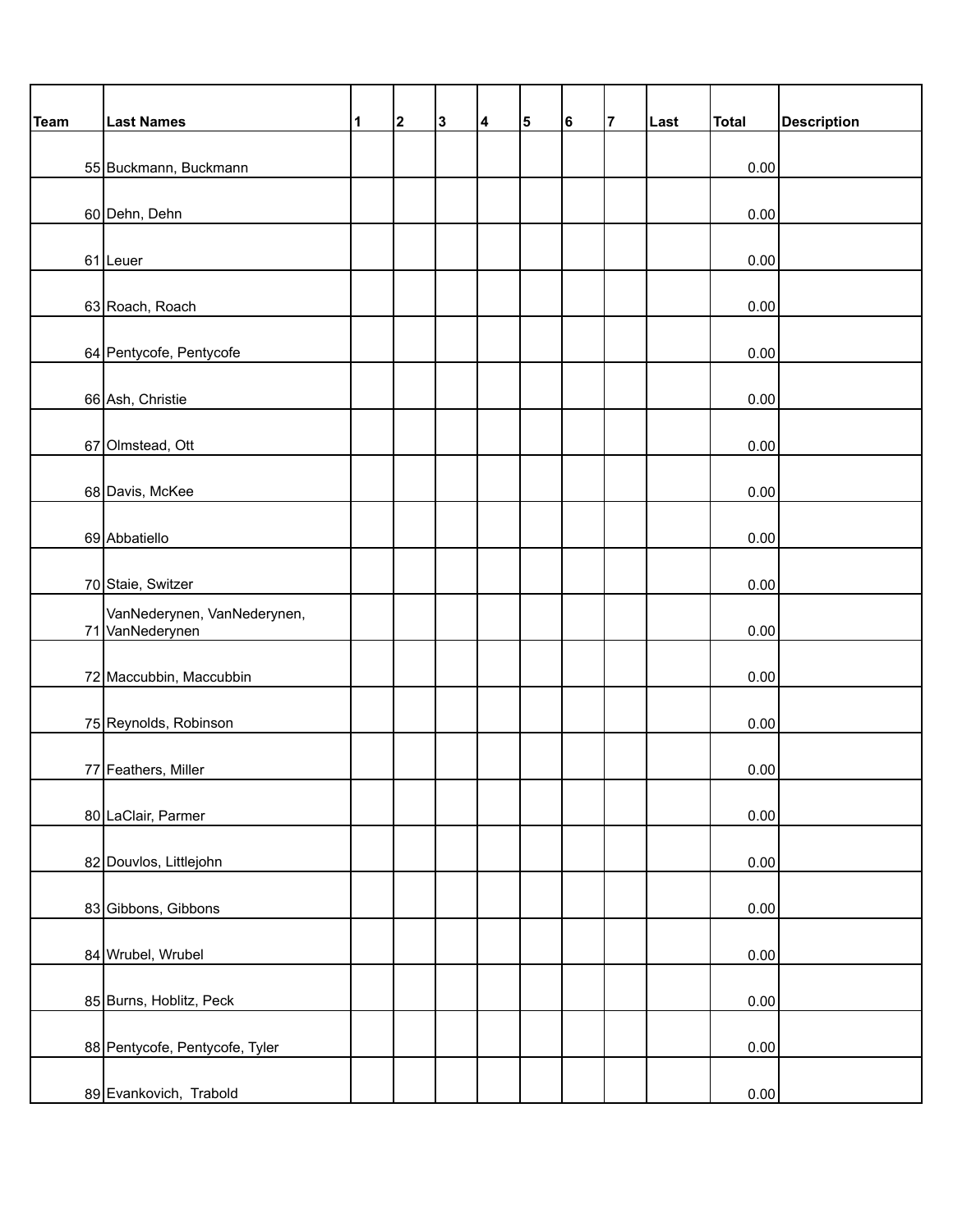| Team | <b>Last Names</b>                | 1 | $\mathbf{2}$ | 3 | 4 | 5 | 6 | 7 | Last | Total | <b>Description</b> |
|------|----------------------------------|---|--------------|---|---|---|---|---|------|-------|--------------------|
|      |                                  |   |              |   |   |   |   |   |      |       |                    |
|      | 90 Bennett, Jerome, Sailer       |   |              |   |   |   |   |   |      | 0.00  |                    |
|      |                                  |   |              |   |   |   |   |   |      |       |                    |
|      | 91 Greczyn, O'Donnell            |   |              |   |   |   |   |   |      | 0.00  |                    |
|      | 92 Lindsay, Mitchell             |   |              |   |   |   |   |   |      | 0.00  |                    |
|      |                                  |   |              |   |   |   |   |   |      |       |                    |
|      | 93 Tarantella, Zgurich           |   |              |   |   |   |   |   |      | 0.00  |                    |
|      | 94 Fisher, Hunt, Phillips        |   |              |   |   |   |   |   |      | 0.00  |                    |
|      | 95 Austin, Woolf                 |   |              |   |   |   |   |   |      | 0.00  |                    |
|      | 99 Davenport, Davenport          |   |              |   |   |   |   |   |      | 0.00  |                    |
|      | 101 Daniels, Daniels, Daniels    |   |              |   |   |   |   |   |      | 0.00  |                    |
|      | 102 Gendler, Gendler             |   |              |   |   |   |   |   |      | 0.00  |                    |
|      | 104 Morsch, Wise, Wise           |   |              |   |   |   |   |   |      | 0.00  |                    |
|      | 106 Stickler, Stickler, Stickler |   |              |   |   |   |   |   |      | 0.00  |                    |
|      | 108 Moore, Moore, Moore          |   |              |   |   |   |   |   |      | 0.00  |                    |
|      | 112 Cilento, Gallelli            |   |              |   |   |   |   |   |      | 0.00  |                    |
|      | 117 Annis, Annis, Mogansen       |   |              |   |   |   |   |   |      | 0.00  |                    |
|      | 118 Meriek, Meriek               |   |              |   |   |   |   |   |      | 0.00  |                    |
|      | 120 Pointer                      |   |              |   |   |   |   |   |      | 0.00  |                    |
|      | 122 Kenyon, Kenyon, Miller       |   |              |   |   |   |   |   |      | 0.00  |                    |
|      | 124 Stanski, Stanski, Weigelt    |   |              |   |   |   |   |   |      | 0.00  |                    |
|      |                                  |   |              |   |   |   |   |   |      |       |                    |
|      | 134 Irons, Irons, Waldey         |   |              |   |   |   |   |   |      | 0.00  |                    |
|      | 139 Ross, Uppstrom, Uppstrom     |   |              |   |   |   |   |   |      | 0.00  |                    |
|      | 142 Elliott, Elliott, Young      |   |              |   |   |   |   |   |      | 0.00  |                    |